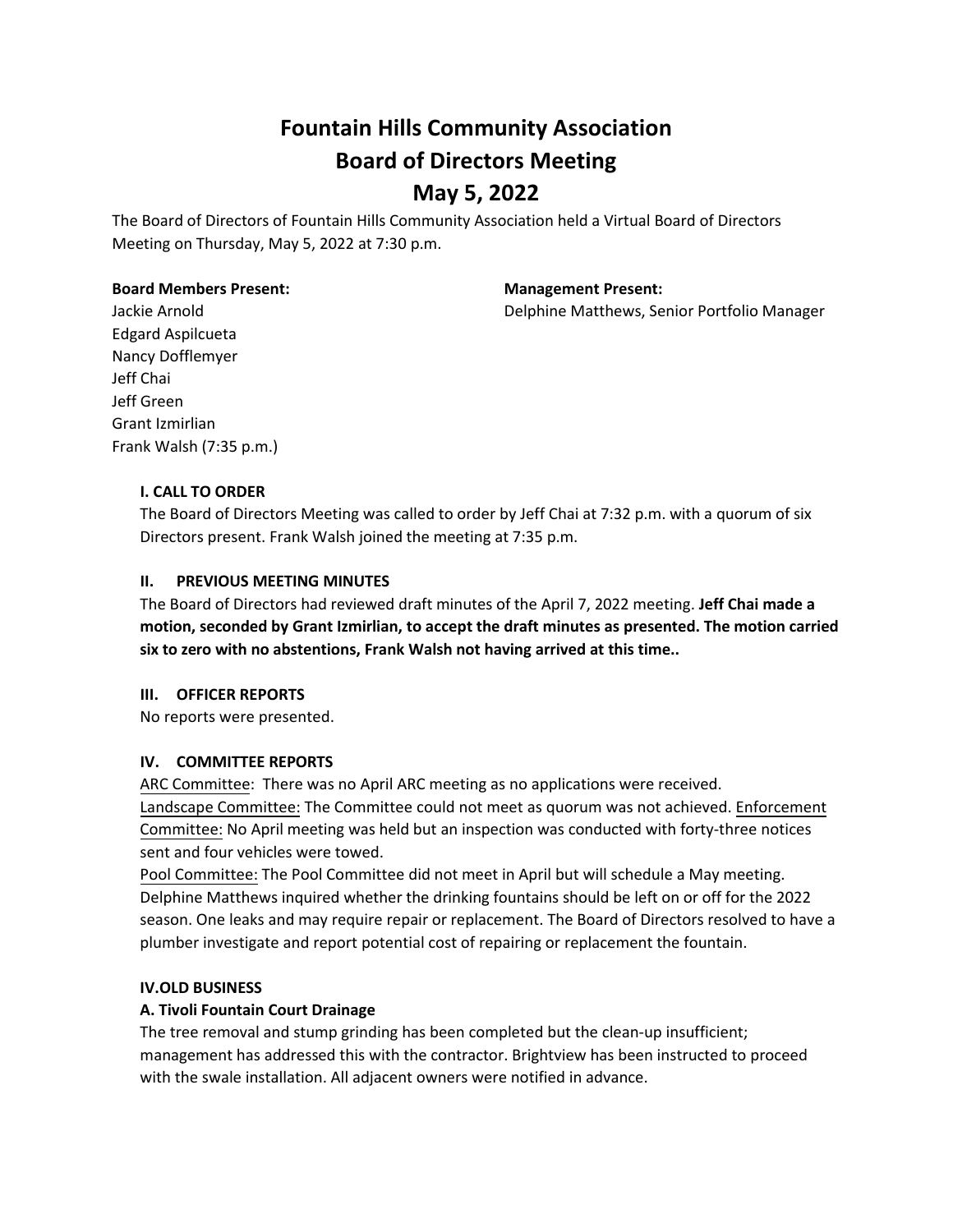# **B. Harmony Woods Lane Playground Area**

Discussions with the Montgomery Parks and Planning representative, Steve Cerver, have continued without definitive answers. Delphine Matthews has proposed an onsite meeting with the representative and his team and the Board of Directors. The representative requests the presence of at least two Directors and asked the Association to share possible business hour appointments to schedule the meeting. Board and management will email to determine scheduling opportunities in the next couple weeks.

### **C. Condominium Documents Request**

The Fountain Hills Condominium rescinded the request for financial documents which may be provided by a Board member.

### **D. Scarlet Mist Way Erosion**

Brightview had placed sod on the area but the product does not appear to be fresh nor properly laid. Management is withholding payment. Owners in the area have been assisting with watering and Delphine Matthews will continue to monitor the sod's condition.

#### **E. Village Homes Fund Transfer – Trash**

Moving funds from the Village reserve fund to satisfy the shortfall from increased waste management costs had been discussed, but as the snow removal budget has a surplus, those funds will be used instead. The Townhomes' shortfall has been addressed using their contingency fund. The fifteen single family homes' shortfall will be addressed with increased assessments in the 2023. budget.

#### **F. Tax Reimbursement – Overpayment**

Delphine Matthews reported the \$3,049.52 tax overpayment to Montgomery County has been refunded to the Association after one year and three months' follow up by the management accounting team. The County noted this was one of the quicker refunds processed.

# **G. Parking Policy**

A draft parking policy was mailed to owners in February but was not on the April agenda for action. The Board of Directors should discuss the policy and approve it with an effective date. Jeff Chai opened the floor for commentary.

Frank Walsh observed changing the stored vehicle term from thirty to fourteen days was acceptable but removing the process for reporting a stored vehicle would not aid enforcement. Jeff Green replied the process language was not satisfactory should an owner contest a tow. Reports should be made to management in writing/email and Enforcement would then monitor the vehicle and act accordingly. Frank Walsh recommended the phrase "other individuals appointed by the Board" be removed from 4.a (regarding individuals authorized to take parking enforcement action). Removing the language regarding a "recurrence within six months" (4.3) was good. Jeff Green stated the time frame language had been updated to be non-specific so as to comply with County requirements which have changed over time. David Holtzman suggested management develop a standard complaint form for residents to use when reporting parking issues. Jackie Arnold inquired whether the Condominium utilized such a form David Holtzman replied the parking enforcement at the Condominium was differently challenged than in the HOA so no form is needed. David Holtzman asked whether the Montgomery County seventy-two hour rule addressing towing for invalid registration had been updated. Jeff Green confirmed this was now in compliance.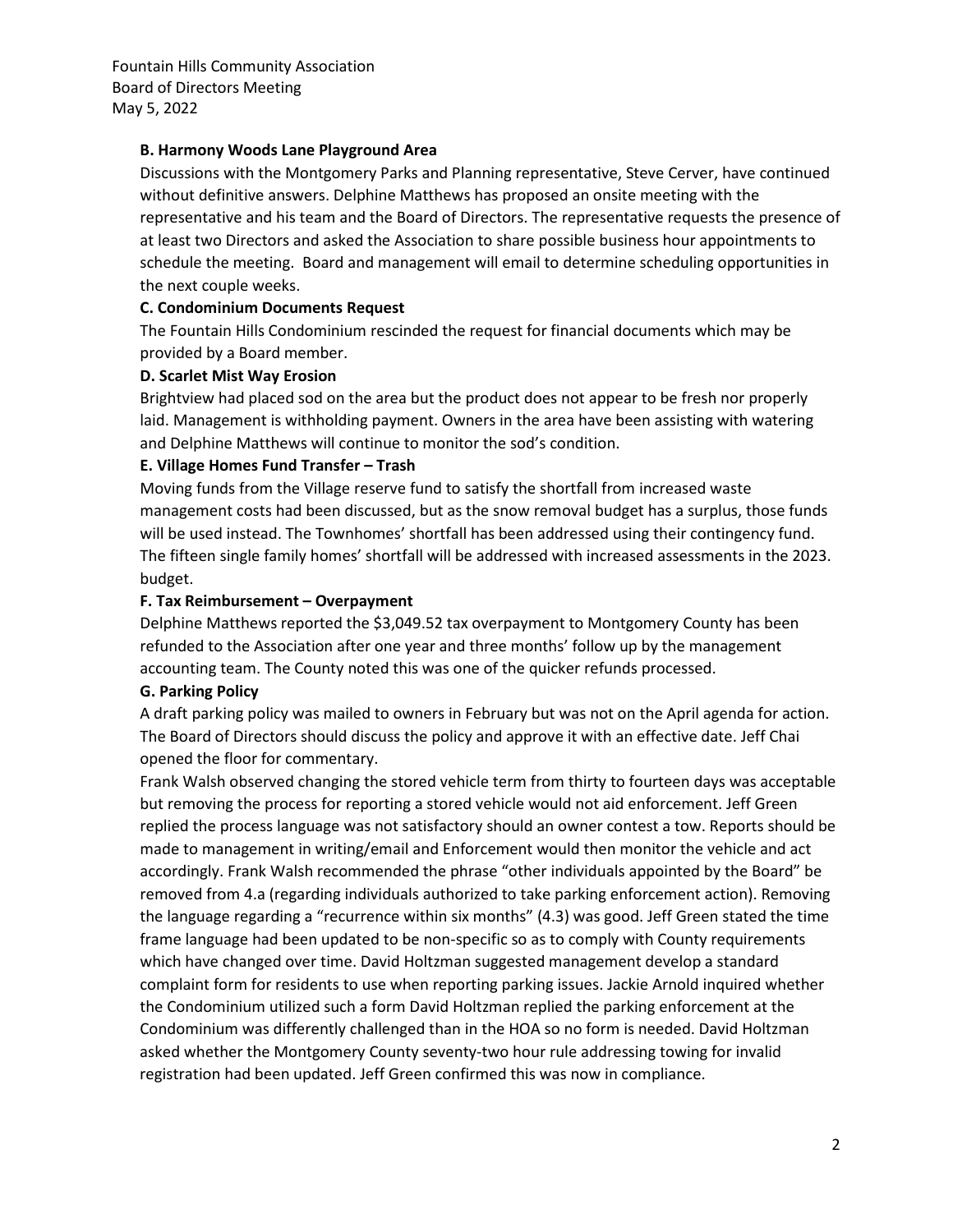> **Grant Izmirlian presented a motion to approved the Parking Policy with the amendment that the clause is 4.c "other individuals appointed by the Board" be stricken. Nancy Dofflemyer seconded the motion. The Board of Directors voted six to zero with Frank Walsh abstaining to approved the policy. No effective date was identified.**

# **V. NEW BUSINESS**

# **A. PSE Proposal**

A set of street lights at Autumn Mist Drive and Rushing Water Way has been repaired but continues to fail. Power Systems Electric's investigation noted a ground fault issue which must be addressed by refeeding underground wiring which has deteriorated. A proposal for \$4,715 was delivered. Jeff Chai asked if this could be funded from the reserves; Delphine Matthews confirmed as this would be a replacement item. Jackie Arnold inquired if other vendors might look at the issue; Delphine Matthews noted requesting other proposals would incur costs from the other providers and costs have already been incurred from PSE.

**Jeff Green made a motion to approve the PSE proposal of \$4,715 to be funded from replacement reserve funds. Jackie Arnold seconded the motion which carried unanimously, seven to zero with no abstentions.**

# **B. Fountains – WSSC Repair**

After multiple visits, the WSSC has not yet resolved the meter vault issue reported by the plumber. Management placed an emergency call May 3, on which date the WSSC confirmed the meter vault was leaking. Today the plumber placed an emergency call to hopefully get the repair completed. If the WSSC persists in not fixing the meter vault leak, measure may be taken to escalate the urgency with them.

# **C. Proposed 2023 Budget**

The proposed 2023 budget has one revision since first mailed out (an increased assessment of \$2.35 to the fifteen single-family homes to cover the January through June 2022 higher cost of waste management service). The 2022 shortfall in the Village and Townhome budget for waste management has been satisfied respectively with surplus funds from the snow removal budget and from the contingency fund.

Delphine Matthews clarified to those members present that reserve funds do not exist as a contingency or "rainy day" fund or savings account. The reserve funds exist to replace various items as their end of life approaches. The Board of Directors has been using the reserves over the past year to replace items which may have had a longer useful life if properly maintained in the past. Some items were not properly maintained and irrevocable damage occurred; the Board of Directors took appropriate measures to replace the items. The Board has not been over-spending the reserve funds. Deferred maintenance and the current economy resulted in higher project costs than calculated in the 2021 reserve study. Previous budgets which did not increase or in some years decreased assessments did not sustain the reserve funds to meet the current schedule of needs. The Board of Directors has been using the reserve funds as intended. There are two budgets for the Association, the reserve funds for replacement or refurbishment of items and the operating funds for maintenance and day to day services and needs.

Clay Vaughan noted no increase to the lawn maintenance budget: \$183,996 was budgeted for FY2022 and again for FY2023. He noted aeration and over seeding is needed in areas as is tree and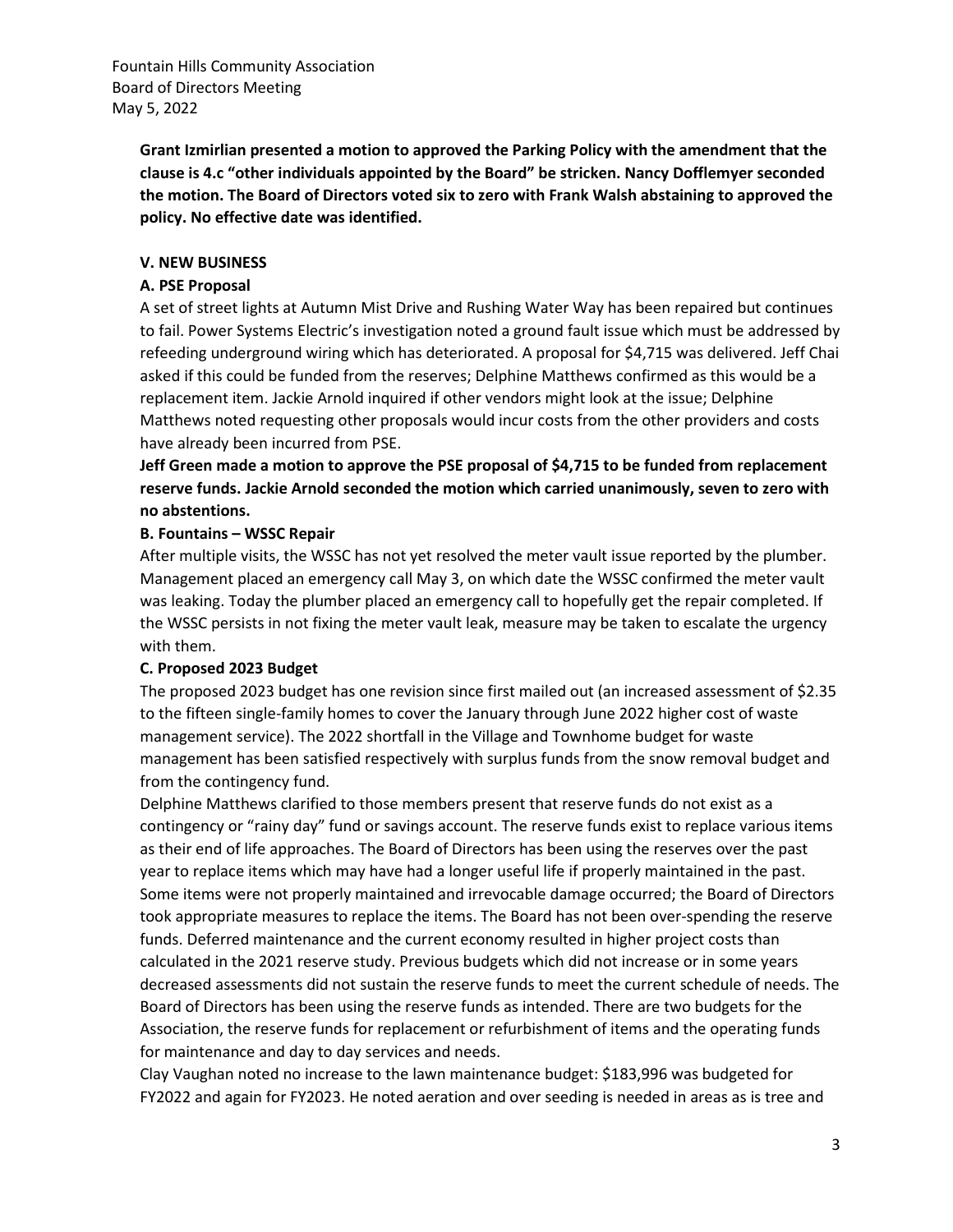shrub planting; a three percent increase would help fund these improvements. Delphine Matthews replied the proposed budget contained \$7,000 for tree and shrub planting. The Board would need to address aeration and over-seeding; options could include using part of the \$39,000 operating contingency or skipping one season's mulching which could fund turf maintenance to one-quarter to one-third of the community. Clay Vaughan noted no increase proposed to the Brightview maintenance contract. Delphine Matthews stated the Landscape Committee had indicated their interest in reviewing proposals from other providers and noted this could leverage holding the contract at the same cost. Jeff Green observed the landscape maintenance contract spans two fiscal years and will not always conform exactly to the budget; surplus funds are also available in the operating budget at this time.

Frank Walsh stated the trash assessment should be raised to offset delinquent homes receiving the service so no general funds would be used for this expense. Delphine Matthews replied the general funds are not used to pay these invoices. David Holtzman requested management commit to review unpaid assessments and adjust or transfer funds as needed to cover any shortfall in revenues to support the cost of trash service without tapping the general fund. Grant Izmirlian inquired how funds are generated for this expense. Delphine Matthews noted the Village and Townhome budget contain contingency funds or surplus snow removal funds and the single-family homes have been assessed a surcharge to repay their share. Grant Izmirlian asked what would be done should no surplus funds be available? Delphine Matthews stated a loan could be made from the reserve account if necessary. Jeff Green identified two issues. First, the increased 2022 waste management expense which has been satisfied by snow removal surplus, the operating contingency fund and back-loading the single-family cost. Second, where do funds come from if owners are not paying assessments? David Holtzman stated as forty owners regularly do not pay assessments, the Condominium is sharing in that cost, now \$10 per unit per month. Delphine Matthews enquired how David Holtzman knew the number of delinquent owners. Any financial report provided to the Condominium was to have individual account information redacted. Sharing of this information was inappropriate. David Holtzman reiterated that condominium owners should not be bearing the cost of trash collection for the other home types.

# **Nancy Dofflemyer presented a motion to adopt the proposed FY2023 budget. Jackie Arnold seconded the motion.**

Frank Walsh stated the water quality protection fees should be funded solely from the Townhomes. Delphine Matthews observed changing this portion of the budget would require attorney review as the funding has not been solely supported by the Townhomes in the Association's history. Frank Walsh requested this review be conducted next year. Frank Walsh reiterated use of the general funds to trash collection was not correct; Delphine Matthews replied this is not the practice. Frank Walsh recommended keeping the Townhome contingency budget the same rather than decreasing the amount. Delphine Matthews noted this was up to the Board of Directors to decide. Jeff Chai asked what were possible ramifications if the proposed 2023 budget was not approved at this meeting. Delphine Matthews noted preparing and disseminating a new budget with the required thirty-day review by owners would push the adoption date to the July meeting. Coupon booklet printing would be delayed and eleven payments would need to be back-loaded.

**The vote was called and the motion to adopt the proposed FY2023 budget was approved six to one nay (Frank Walsh) with no abstentions.**